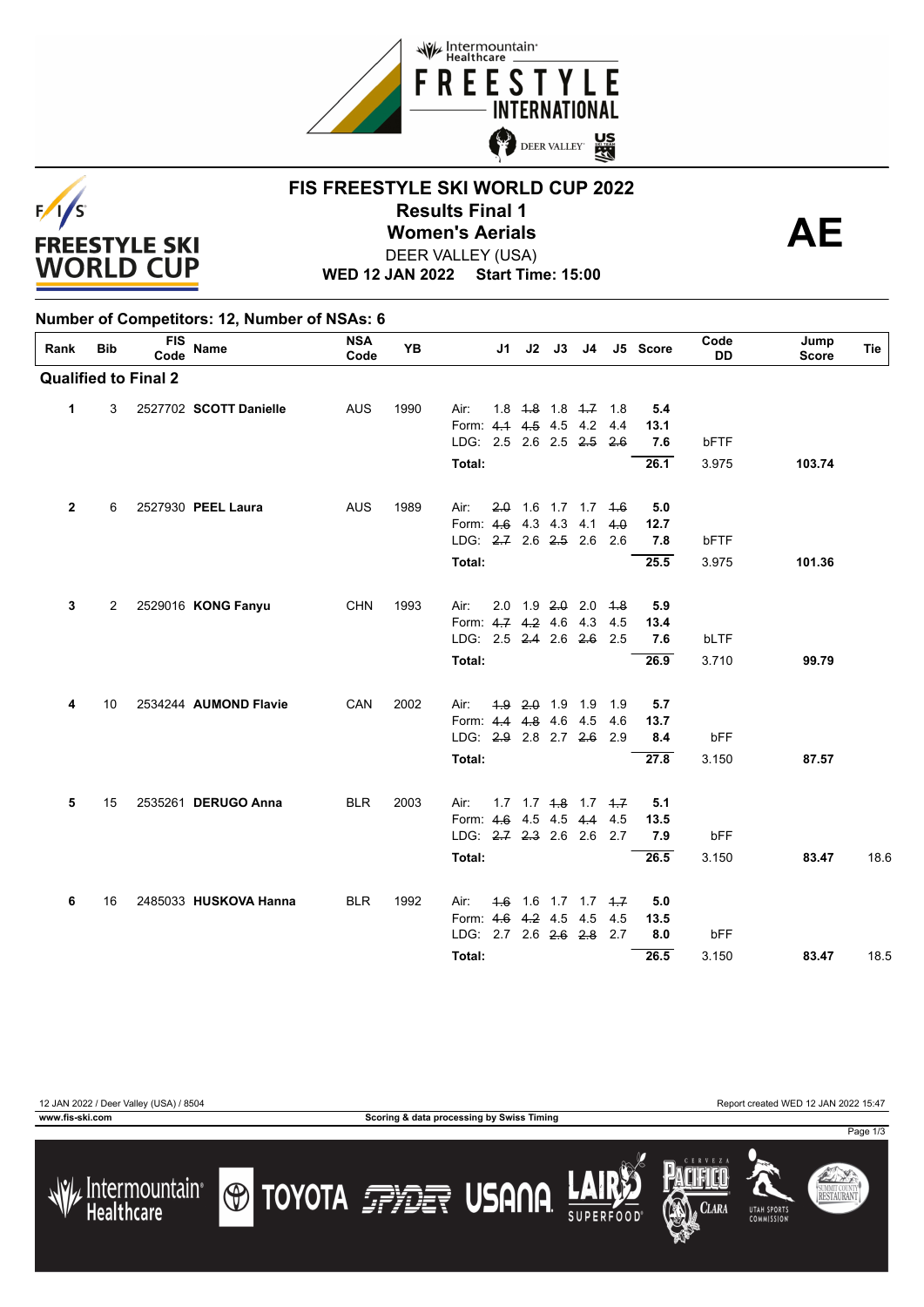



# **FIS FREESTYLE SKI WORLD CUP 2022 Results Final 1<br>Women's Aerials <br>DEEP VALLEY (LSA)** DEER VALLEY (USA)

**WED 12 JAN 2022 Start Time: 15:00**

| Rank                 | <b>Bib</b>     | <b>FIS</b><br>Code | Name                   | <b>NSA</b><br>Code | <b>YB</b> |                           | J1 | J2 | J3          | J4                             |     | J5 Score | Code<br>DD | Jump<br>Score | Tie |
|----------------------|----------------|--------------------|------------------------|--------------------|-----------|---------------------------|----|----|-------------|--------------------------------|-----|----------|------------|---------------|-----|
| <b>Not Qualified</b> |                |                    |                        |                    |           |                           |    |    |             |                                |     |          |            |               |     |
| 7                    | $\overline{7}$ |                    | 2533270 SHAO Qi        | <b>CHN</b>         | 2001      | Air:                      |    |    |             | $4.8$ 1.7 1.7 1.7 $4.7$        |     | 5.1      |            |               |     |
|                      |                |                    |                        |                    |           | Form: 4.5                 |    |    | 4.6 4.4 4.5 |                                | 4.5 | 13.5     |            |               |     |
|                      |                |                    |                        |                    |           | LDG: 2.8 2.5 2.4 2.6      |    |    |             |                                | 2.6 | 7.7      | bFF        |               |     |
|                      |                |                    |                        |                    |           | Total:                    |    |    |             |                                |     | 26.3     | 3.150      | 82.84         |     |
| 8                    | 22             | 2531966 XU Nuo     |                        | <b>CHN</b>         | 1996      | Air:                      |    |    |             | $1.7$ $1.7$ $4.8$ $1.7$ $4.5$  |     | 5.1      |            |               |     |
|                      |                |                    |                        |                    |           | Form: 4.3 4.7 4.6 4.8     |    |    |             |                                | 4.3 | 13.6     |            |               |     |
|                      |                |                    |                        |                    |           | LDG: 2.5 2.5 2.4 2.4      |    |    |             |                                | 2.5 | 7.4      | bFF        |               |     |
|                      |                |                    |                        |                    |           | Total:                    |    |    |             |                                |     | 26.1     | 3.150      | 82.21         |     |
|                      |                |                    |                        |                    |           |                           |    |    |             |                                |     |          |            |               |     |
| 9                    | 14             |                    | 2528844 KALMURZAYEVA   | <b>KAZ</b>         | 1995      | Air:                      |    |    |             | $1.6$ $1.6$ $4.7$ $1.6$ $4.5$  |     | 4.8      |            |               |     |
|                      |                |                    | Akmarzhan              |                    |           | Form: 3.9 3.7 4.0 3.2 4.1 |    |    |             |                                |     | 11.6     |            |               |     |
|                      |                |                    |                        |                    |           | LDG: 4.5 1.3 1.4 1.3 4.0  |    |    |             |                                |     | 4.0      | bLTF       |               |     |
|                      |                |                    |                        |                    |           | Total:                    |    |    |             |                                |     | 20.4     | 3.710      | 75.68         |     |
|                      |                |                    |                        |                    |           |                           |    |    |             |                                |     |          |            |               |     |
| 10                   | 11             |                    | 2534233 KUHN Kaila     | <b>USA</b>         | 2003      | Air:                      |    |    |             | 1.8 1.8 1.7 <del>1.8</del> 4.5 |     | 5.3      |            |               |     |
|                      |                |                    |                        |                    |           | Form: 4.4                 |    |    | 4.4 4.4 4.4 |                                | 4.0 | 13.2     |            |               |     |
|                      |                |                    |                        |                    |           | LDG: $0.8$ 0.9 $0.6$ 4.0  |    |    |             |                                | 0.7 | 2.4      | bFF        |               |     |
|                      |                |                    |                        |                    |           | Total:                    |    |    |             |                                |     | 20.9     | 3.150      | 65.83         |     |
| 11                   | 25             |                    | 2535835 ALLY Justine   | CAN                | 2000      | Air:                      |    |    |             | $1.7$ $1.8$ $1.7$ $1.9$ $1.6$  |     | 5.2      |            |               |     |
|                      |                |                    |                        |                    |           | Form: 4.4 4.5 4.3 4.5     |    |    |             |                                | 4.2 | 13.2     |            |               |     |
|                      |                |                    |                        |                    |           | LDG: $0.5$ $0.2$ 0.4 0.5  |    |    |             |                                | 0.4 | 1.3      | bLF        |               |     |
|                      |                |                    |                        |                    |           | Total:                    |    |    |             |                                |     | 19.7     | 2.900      | 57.13         |     |
|                      |                |                    |                        |                    |           |                           |    |    |             |                                |     |          |            |               |     |
| 12                   | 12             |                    | 2530620 VINECKI Winter | <b>USA</b>         | 1998      | Air:                      |    |    |             | 4.7 1.5 4.3 1.7 1.5            |     | 4.7      |            |               |     |
|                      |                |                    |                        |                    |           | Form: 3.5                 |    |    | 3.4 3.3 3.4 |                                | 3.3 | 10.1     |            |               |     |
|                      |                |                    |                        |                    |           | LDG: 0.7 0.9 0.6 0.9      |    |    |             |                                | 4.0 | 2.5      | bFF        |               |     |
|                      |                |                    |                        |                    |           | Total:                    |    |    |             |                                |     | 17.3     | 3.150      | 54.49         |     |
|                      |                |                    |                        |                    |           |                           |    |    |             |                                |     |          |            |               |     |

12 JAN 2022 / Deer Valley (USA) / 8504 Report created WED 12 JAN 2022 15:47

**www.fis-ski.com Scoring & data processing by Swiss Timing**